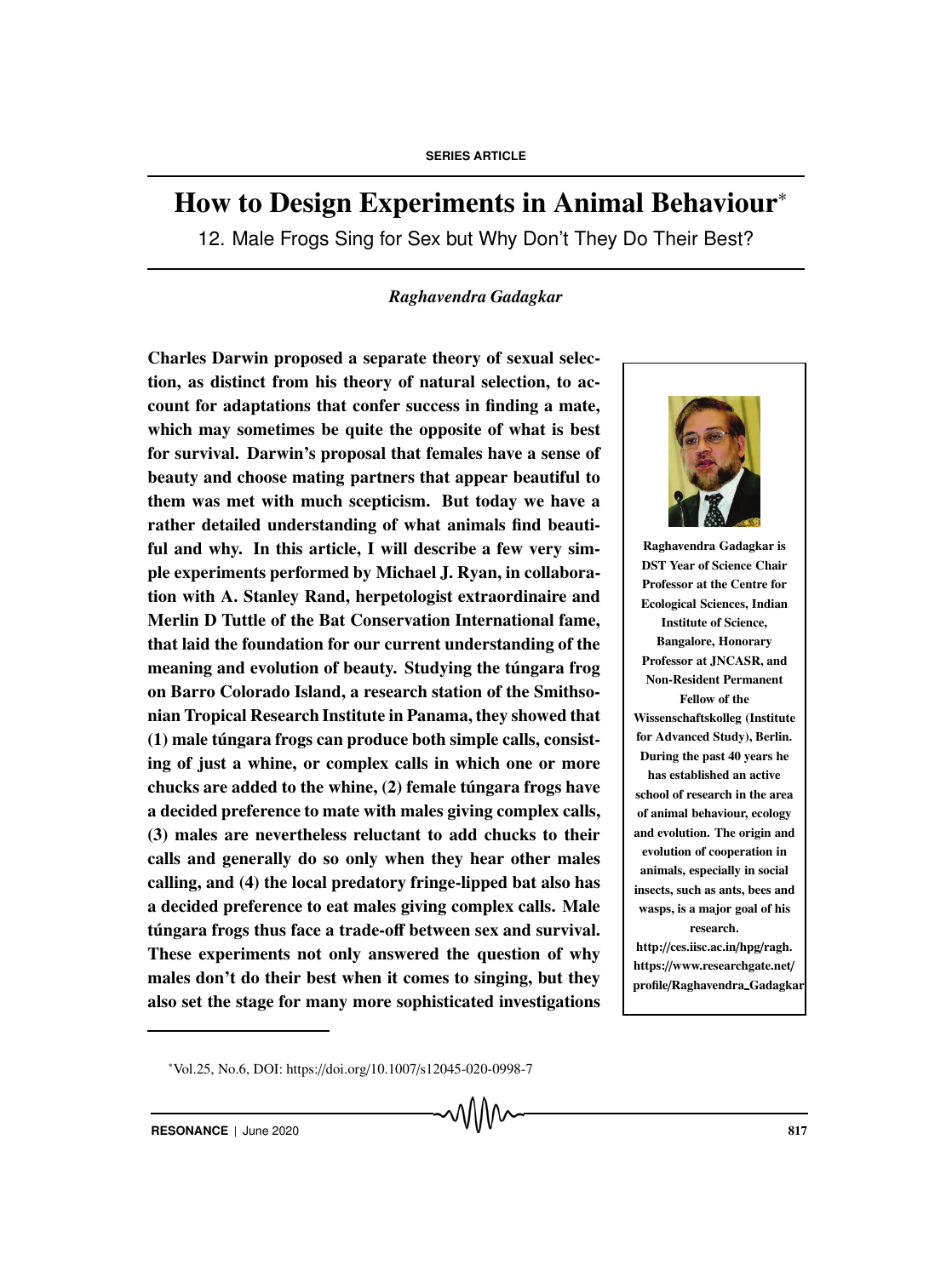Túngara frogs, mating call, Physalaemus pustulosus, sexual selection, female choice.

that have led to an understanding of how and why natural **Keywords** selection has favoured this particular sexual aesthetic in the frogs and this particular culinary aesthetic in the bats.

# The Cost of Sex

Nearly all multicellular organisms practice sexual reproduction the union of male and female haploid gametes to form a diploid zygote in every generation. Very few multicellular species routinely use the ancient practice of asexual reproduction, although many have retained it for use under certain conditions. This is something of an evolutionary paradox because sexual reproduction is costly—it requires two parents to produce offspring. Unlike in most sexual species where about half the population consists of males, in an asexual population all individuals are identical (not differentiated into males and females, but traditionally referred to as females because they give birth to offspring) and reproduce all by themselves. This two-fold cost of sex is the subject of much research and many theories. That apart, there is also the problem in sexually reproducing species that males and females have to find each other in every single generation. Every time I see an obscure insect I can't help marvelling at the fact that at least some members of that species must have found sex-It is a curious fact of the ual partners in every generation without fail, for the millions of years that the species has been around. Not surprisingly, sexually reproducing organisms go to a great deal of trouble to ensure the union of males and females.

> It is a curious fact of the biology of sexual reproduction that the burden of finding a sexual partner falls more heavily on males than on females. Because females generally produce relatively small numbers of costly eggs and devote relatively more time and effort in caring for their offspring, they are the limiting resource. Males on the other hand, generally produce large numbers of cheap sperm, spend relatively less time and effort caring for their offspring and can, therefore, mate with many more partners than is possible for a typical female. The mass of a nutrient-

biology of sexual reproduction that the burden of finding a sexual partner falls more heavily on males than on females. Because females generally produce relatively small numbers of costly eggs and devote relatively more time and effort in caring for their offspring, they are the limiting resource.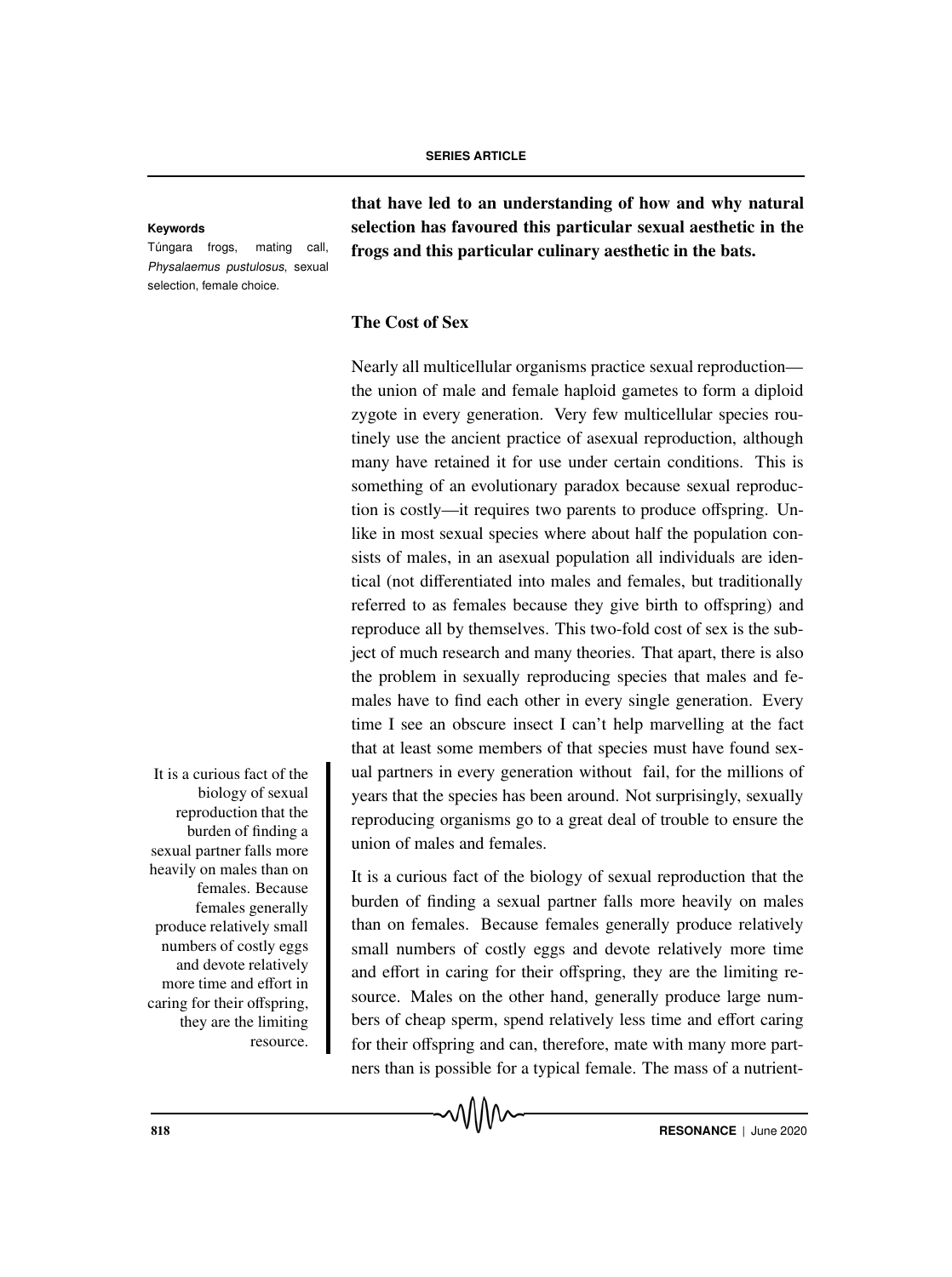filled human egg, for instance, is about a million times the mass of a human sperm, which contains little more than a haploid set of chromosomes! In this asymmetric situation, success in finding a sexual partner is relatively more uniformly distributed among the females but is highly skewed among the males—while most females will find a sexual partner, some males will find many partners and many males will inevitably be left without any. Males, therefore, have to work much harder to find a mate—they either have to fight with other males in order to win in the male-male competition and/or they have to advertise themselves to the females and emerge successfully through the filter of female choice. Darwin realised that what it takes to succeed in the sexual market is not always the same that is required to succeed in the struggle for survival. He, therefore, proposed a separate theory of Sexual Selection, to account for adaptations that confer success in finding a mate, which may sometimes be quite the opposite of what is best for survival.

Perhaps not so surprisingly, male-male competition for females has been much better studied while female choice has been rather neglected, at least until recently. Darwin's proposal that females have a sense of beauty and choose mating partners that appear beautiful to them was met with much skepticism, including by Alfred Russel Wallace, the co-discoverer of the principle of natural selection. That females can indeed choose, and have a sense of beauty is the theme of this article, but of course, we will mainly use it as a context in which to continue to explore the practice of science and illustrate more ways of designing experiments and doing low-cost research. In particular, we will dwell on how male frogs advertise their beauty and what female frogs find beautiful.

Frogs may seem an unlikely subject to explore beauty. Our common perception of frogs is perhaps not one they would be proud of! There are over 7000 species of frogs, and a great deal is There are over 7000 known about them—at least biologists have found them worthy of attention. In 2007 Professor Kentwood D Wells of the University of Connecticut in the USA published a 1400-page book entitled *The Ecology* & *Behaviour of Amphibians* [1], which has

species of frogs, and a great deal is known about them—at least biologists have found them worthy of attention.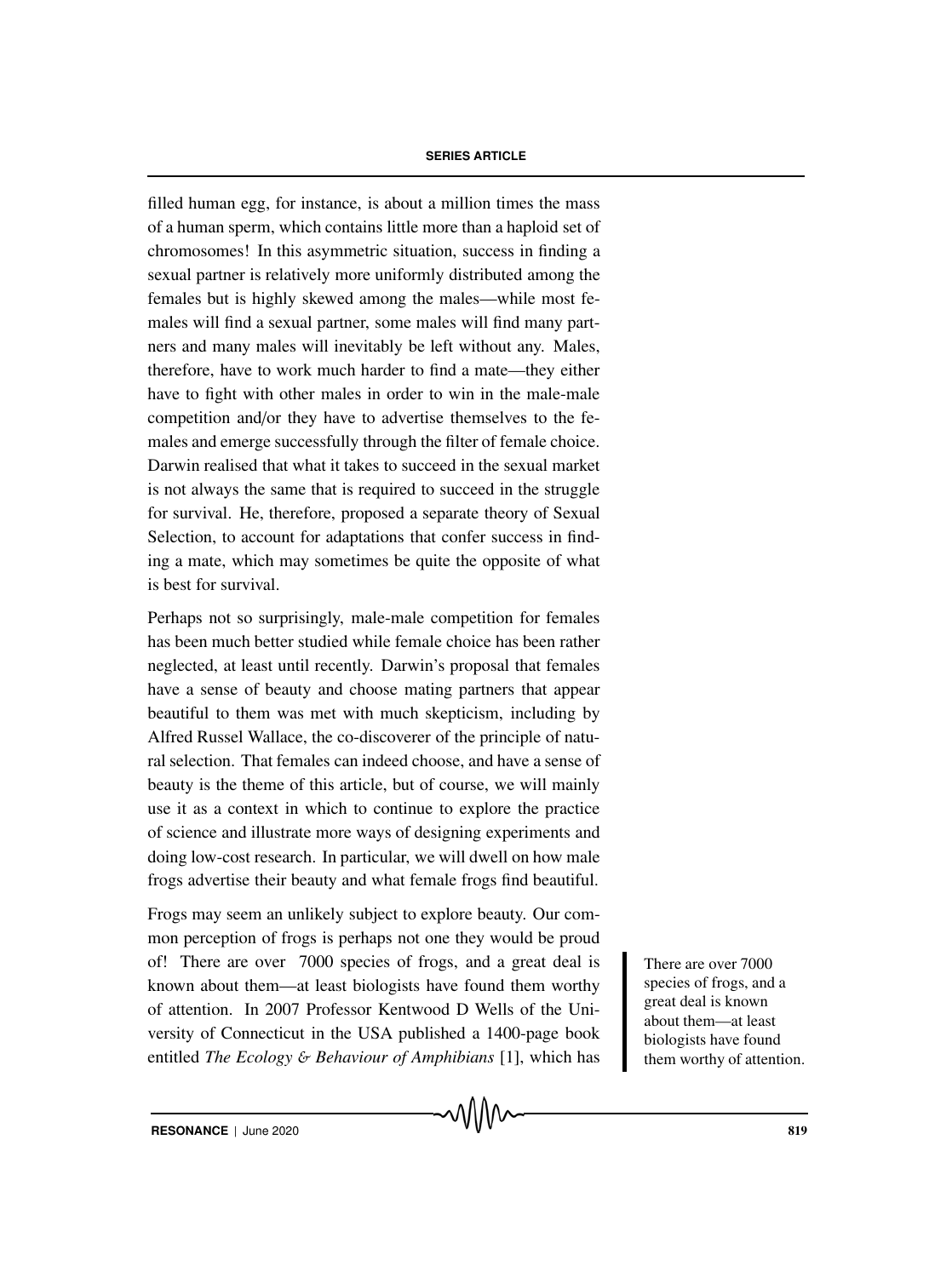Figure 1. Michael J Ryan (1953–). Born to a truck driver in Bronx, New York as the oldest of eleven siblings, Michael J Ryan rose to become the Clark Hubbs Regents Professor in Zoology at the University of Texas, Austin, USA. Michael Ryan has spent a lifetime studying the túngara frog in an attempt to understand what is beauty and how and why some traits come to be regarded as beautiful while others not. His research, culminating in the theory of sensory exploitation, has shown that while males have exploited the sensory biases of females over evolutionary time, at the present time females are the biological puppeteers, making the males sing exactly what their brains desire—a paradigm shift in the study of sexual selection. The latter part of *A Taste for the Beautiful: The Evolution of Attraction* [3] was written after Mike suffered a serious accident which has left him in a wheelchair with a spinal cord injury.



been described as "the definitive one-volume work on the world's amphibians". Professor Wells begins his book with an amazing quote by Carl von Linnaeus, the father of taxonomy: "These foul and loathsome animals ... are abhorrent because of their cold body, pale colour, cartilaginous skeleton, filthy skin, fierce aspect, calculating eye, offensive smell, harsh voice, squalid habitation, and terrible venom; and so their creator has not exerted His powers to make many of them."

This reputation of amphibians apparently did not deter Professor Michael J. Ryan (*Figure* 1), one of the protagonists of this article, to choose a frog to explore beauty. Clearly, he made a wise choice as his 40-year research  $[2]$  on the Túngara Frog has led recently to the publication of his fascinating book, *A Taste for the Beautiful: The Evolution of Attraction* [3].

# The Túngara Frog

*Physalaemus pustulosus* is a small, brownish frog, about 3 cm in length (length of frogs is usually measured as the distance between the tips of their snouts to the end of their vents, i.e. not measuring the legs) (*Figure* 2). Its pustular skin, which gave it the specific name *pustulosus*, and the bumps on its skin make it look more like an 'ugly' toad than a 'beautiful' frog. In fact, Ryan went to Panama to study the much more beautiful red-eyed tree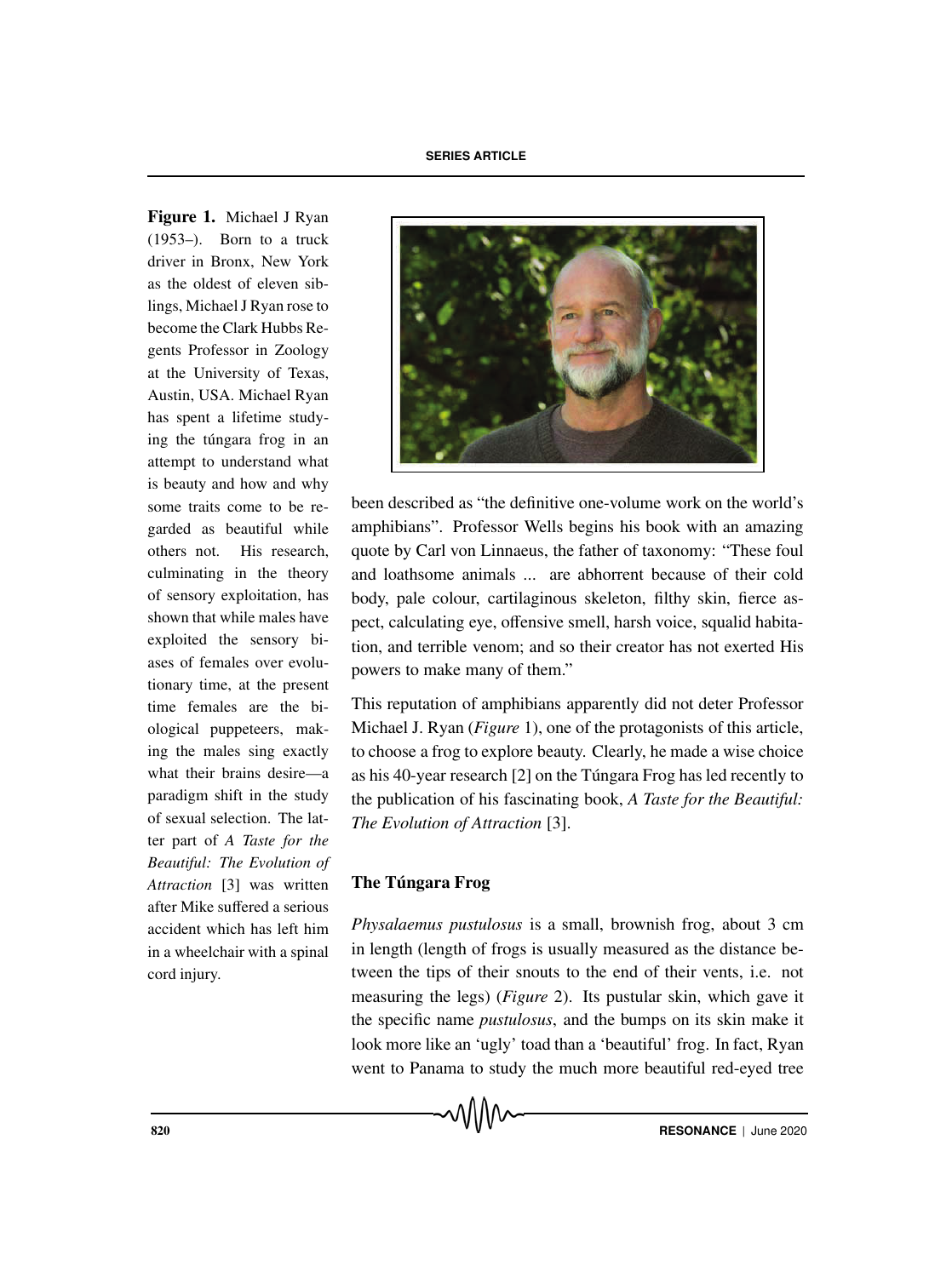

Figure 2. A calling male túngara frog, Physalaemus *pustulosus*. Notice the large vocal sacs. (Photo: Ryan Taylor).

frog *Agalychnis callidryas* but gave it up in favour of the fairly non-descript túngara frog that the Panamanians consider a toad, rather than a frog, but more about that later.

Frogs and toads belong to the order Anura, in the vertebrate Frogs and toads belong class Amphibia. Anura is divided into some 55 families, one of which is Leptodactylidae with 57 genera and some 650 species, including *P. pustulosus*. The genus *Physalaemus* is distributed throughout most of middle and south America and few additional places. Michael Ryan studied *P. pustulosus* in Barro Colorado Island (BCI) in the Isthmus of Panama. BCI is an island of about 15 km<sup>2</sup> in the man-made Gatun Lake in the Panama canal. Preserved as a nature reserve and administered by the Smithsonian Institution, it is the main research station of the Smithsonian Tropical Research Institute (STRI), making it one of the best-studied tropical forests in the world, and not surprisingly, a mecca for tropical biologists. During my three-month stay on BCI in 1980-81, I had the pleasure of meeting, in addition to the large number of outstanding staff scientists (including Stanley Rand, another protagonist of this article), many famous visiting scientists including John Maynard Smith and Richard Dawkins and of course, Michael Ryan.

On BCI and elsewhere, túngara frogs breed in temporary water bodies where the males advertise themselves to the females by calling thousands of times from dusk to midnight. Females arrive to the order Anura, in the vertebrate class Amphibia. Anura is divided into some 55 families, one of which is Leptodactylidae with 57 genera and some 650 species, including *P. pustulosus*.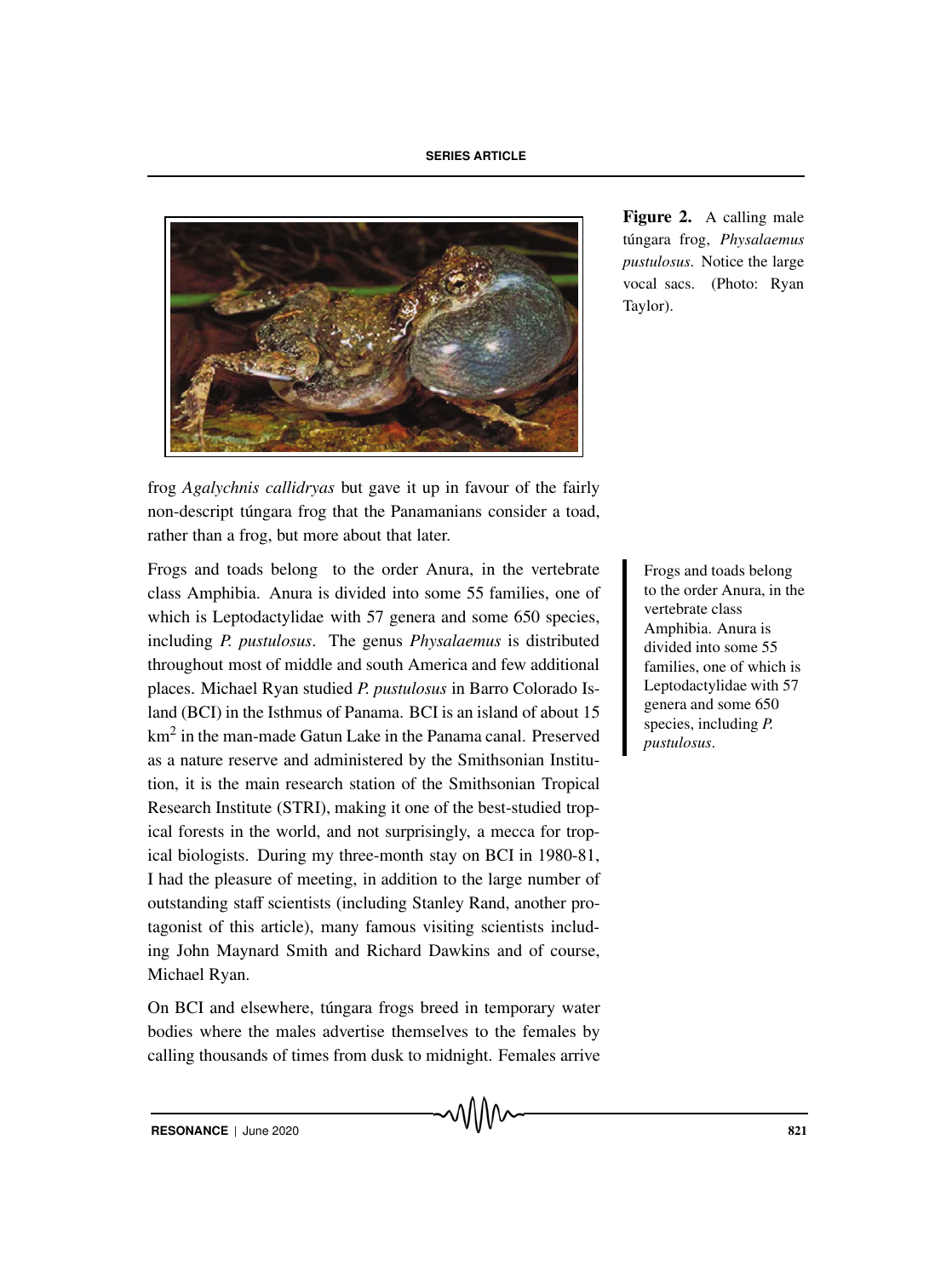only when they are ready to mate, so ready that all their eggs will ooze out of their bodies and go to waste if they do not mate within the next few hours. In spite of being in a hurry to mate, females are choosy, and they have plenty of males to choose from. To quote from Michael Ryan's *A Taste for the Beautiful*, "A female gives her choice of a mate some serious thought. She will sit in front of one male for a time, often move on to others, and sometimes return to a male she has already sampled. She checks out the males by listening to what they have to say, that is, their whining and chucking. When a female decides to mate, she slowly moves to the male. He clasps her from the top. They are now mating, although the mechanics are a bit different from those to which we are accustomed." When the eggs are extruded by the female the male catches them in his hind feet, fertilizes them Michael Ryan found the and makes a foam nest for them. Michael Ryan found the sex life of the túngara frog so fascinating that he watched them for "186 consecutive nights ...watching everything [they] did from sundown to sunup—more than one thousand of them, all individually marked so [he] could tell them apart ..." He had one simple question—how do the females choose their mates, what is their standard of beauty?

> How can we answer this question? As Michael Ryan says, a few well-designed behavioural experiments "can have the precision of a surgeon's scalpel". So, let us now study some of these welldesigned experiments that he conducted.

# What Does a Túngara Frog Call Sound Like?

One way to answer this question is to listen to the frogs themselves, and you can do so here

[https://www.youtube.com/watch?v=UoUL-jGgU1I]. While it is easy to hear sounds, enjoy them, and even classify them, it is often difficult to describe them in words. Apparently, some people have attempted to do so by creating words whose pronunciations imitate the very sound that they are supposed to describe. This exercise even has a name—onoma- topoeia, and common

sex life of the túngara frog so fascinating that he watched them for "186 consecutive nights ...watching everything [they] did from sundown to sunup—more than one thousand of them, all individually marked so [he] could tell them apart ..." He had one simple question—how do the females choose their mates, what is their standard of beauty?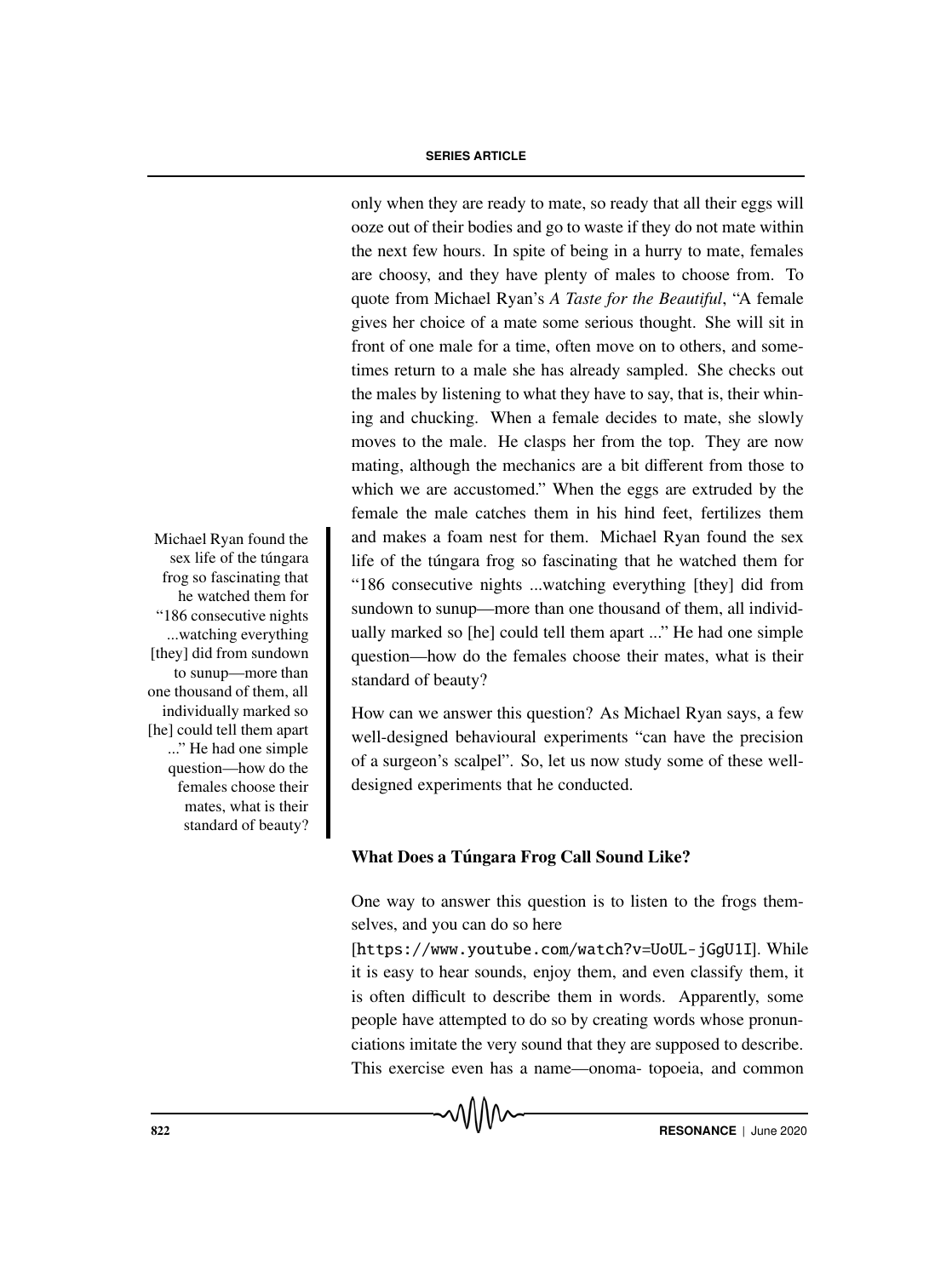examples are cuckoo, sizzle, splash, crack and bang. In his earlier monograph *The Túngara Frog* [4], Michael Ryan claims that the word túngara sounds remarkably like the call of the frog itself, if the first syllable is stressed and the second syllable is uttered very rapidly. I am not convinced, but of course, you should check it out for yourself. I am quite comfortable with his verbal description, "The ... call has two components, a "whine" and a 'chuck'; the call resembles the sounds produced by some "star wars" video games. The call always contains a whine and can contain from 0 to 6 chucks...". My dictionary defines a 'whine' as "a long, highpitched complaining cry" which sounds about right to me, and the chuck, I would agree, is onomatopoeic.

But scientists need something much more precise and objective. Recall the words of Dr Louise Banks in the film *Arrival* (2016) (based on the short story entitled *Story of Your Life* by the inimitable American science fiction writer Ted Chiang; I cannot resist the temptation to say that Ted Chiang's short story is infinitely more profound than the movie): "Maybe we'll be able to hear "Maybe we'll be able to the difference between alien phonemes, given enough practice, but it's possible our ears simply can't recognize the distinctions they consider meaningful. In that case, we'd need a sound spectrograph to know what an alien is saying." Even though we can hear the calls, in the interests of precision and objectivity, A. Stanley Rand, staff scientist at STRI and herpetologist extraordinaire (*Figure* 3) [5] and Michael Ryan began by recording the tungara frog calls and analysing them, just as Dr Louise Banks does for the sounds produced by the (alien) *heptapods*. In such analyses, the whines and chucks can be unambiguously distinguished and the numbers of chucks following each whine can be accurately determined. See a graphic representation of four kinds of calls, whine only and whine with 1, 2 or 3 chucks in *Figure* 4. Oscillograms plot the energy contained in the calls on the Y-axis and time on the X-axis, while the sonograms ('sound spectrographs' in the terminology of Dr Louise Banks) graph the frequency of the oscillations on the Y-axis and time on the X-axis. They then labelled the call with only a whine and zero chucks as a 'simple

hear the difference between alien phonemes, given enough practice, but it's possible our ears simply can't recognize the distinctions they consider meaningful. In that case, we'd need a sound spectrograph to know what an alien is saying."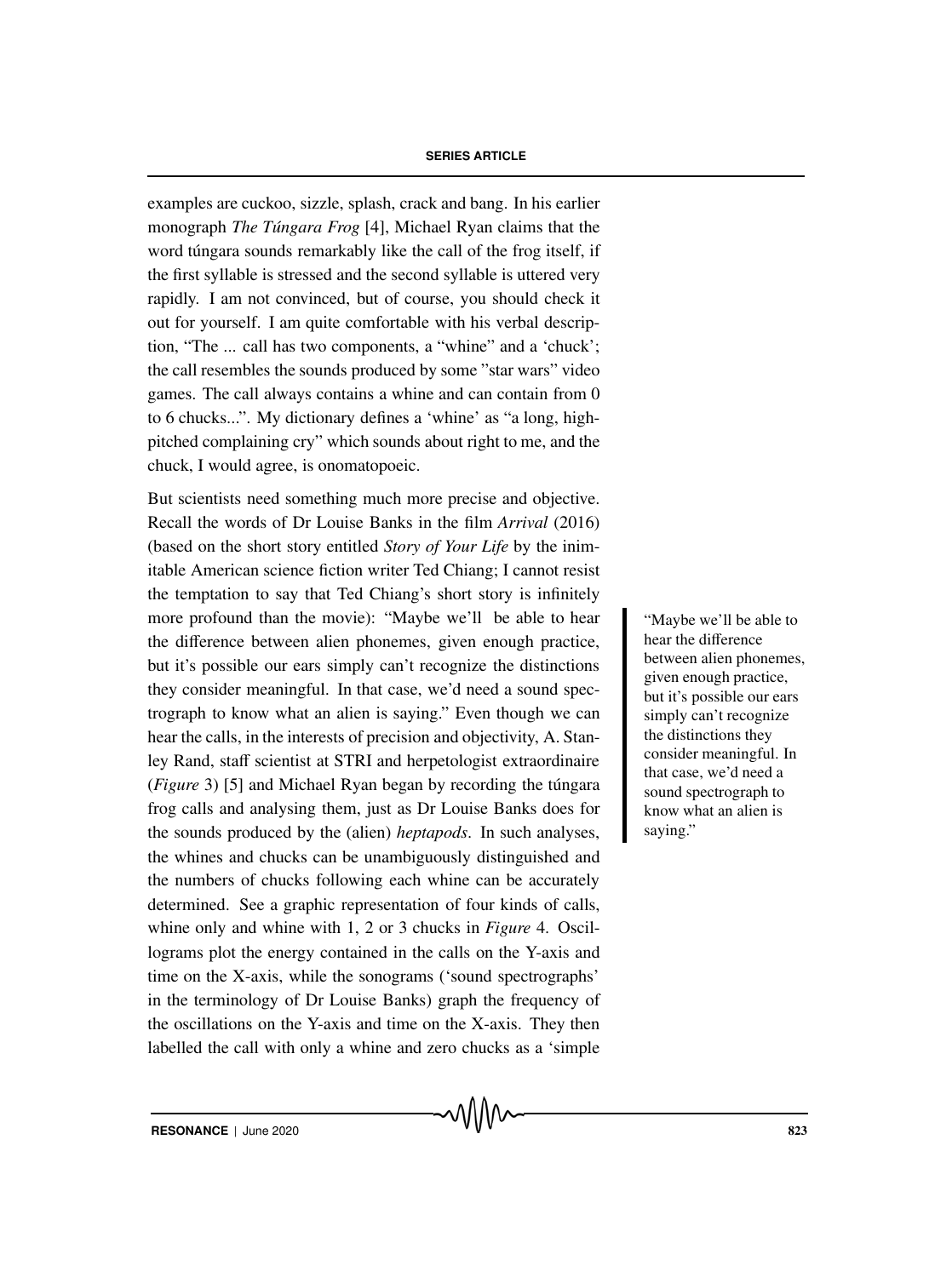**SERIES ARTICLE**

Figure 3. A. Stanley Rand—herpetologist extraordinaire (1932–2005). A world expert on lizards, iguanas, crocodiles and frogs, Stan, as he was affectionately known, spent most of his career at STRI in Panama. When Stan died in 2005, Michael Ryan wrote "[except] perhaps for BCI, Stan was STRI's most valuable resource ... When I informed by mass e-mail numerous colleagues of Stan's death, I received a plethora of responses in which the word "love" was used much more than one might associate with "macho" (and "macha") field biologists.".



call' and a call with whines followed by one or more chucks as a 'complex call'.

# What Kind of Calls Does the Female Frog Like?

Well, we should ask her, shouldn't we? More generally, such 'asking' is called a bioassay. David John Finney, a famous British statistician and a student of the even more famous statistician Ronald A Fisher, and who was one-time President of the Royal Statistical Society, and who lived to be 101 (in 2018), defined bioassay as "the measurement of the potency of any stimulus, physical, chemical or biological, physiological or psychological, by means of the reactions which it produces in living matter". While bioassays are most commonly used to determine the concentration or potency of a substance by its effect on living cells or tissues, the most interesting bioassays, I think, are those that involve whole animals and the effect being sought is in terms of their behaviour. The first bioassay I ever witnessed was so impressive that the experience is etched in my memory.

I was visiting Delhi University in 1970 as an undergraduate Summer Research Fellow and one Professor Kailash Narain Saxena kindly and most enthusiastically showed me around his labora-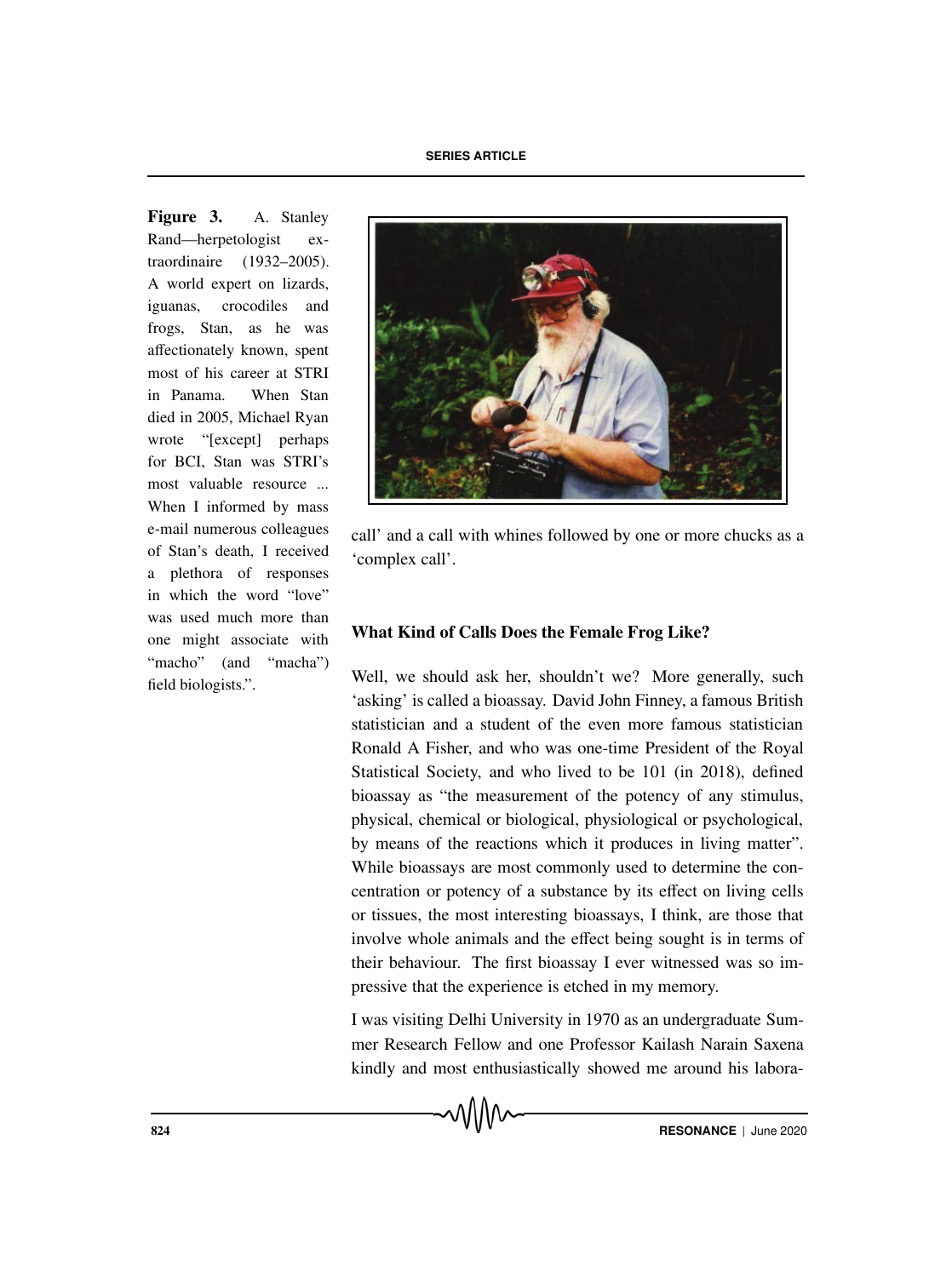

tory. He was studying the sex pheromones of some agricultural pest insects in the hope of using the sex pheromones to trap the insects in the agricultural fields, before they did much damage. To identify and isolate the sex pheromones, he would make a crude extract of some glands of female insects (which produce the sex pheromone) and separate their constituents by means of a marvellous (now old) technique called paper chromatography. The crude extract would be applied to one end of a large sheet of filter paper and that end would be dipped into a tray containing an organic solvent. The paper would absorb the solvent, and the solvent would move across the paper carrying the molecules in the crude extract with it. The interesting thing is that different molecules in the extract move to different distances along with the solvent based on how soluble they were in that solvent. At the end of their journey, different molecules would make distinct spots on the filter paper. Generally, the molecules would have some colour, and the spots could thus be located. The next step would normally be to re-extract the compounds from all the different spots and test each of them to see which ones would be attractive to the male in-

Figure 4. Oscillograms (in blue) and Sonograms of the calls of the male túngara frog, *Physalaemus pustulosus* of increasing complexity (top left: whine only, top right, bottom left and bottom right: whine with 1, 2 and 3 chucks, respectively). (Courtesy: Michael J Ryan).

**RESONANCE** | June 2020 825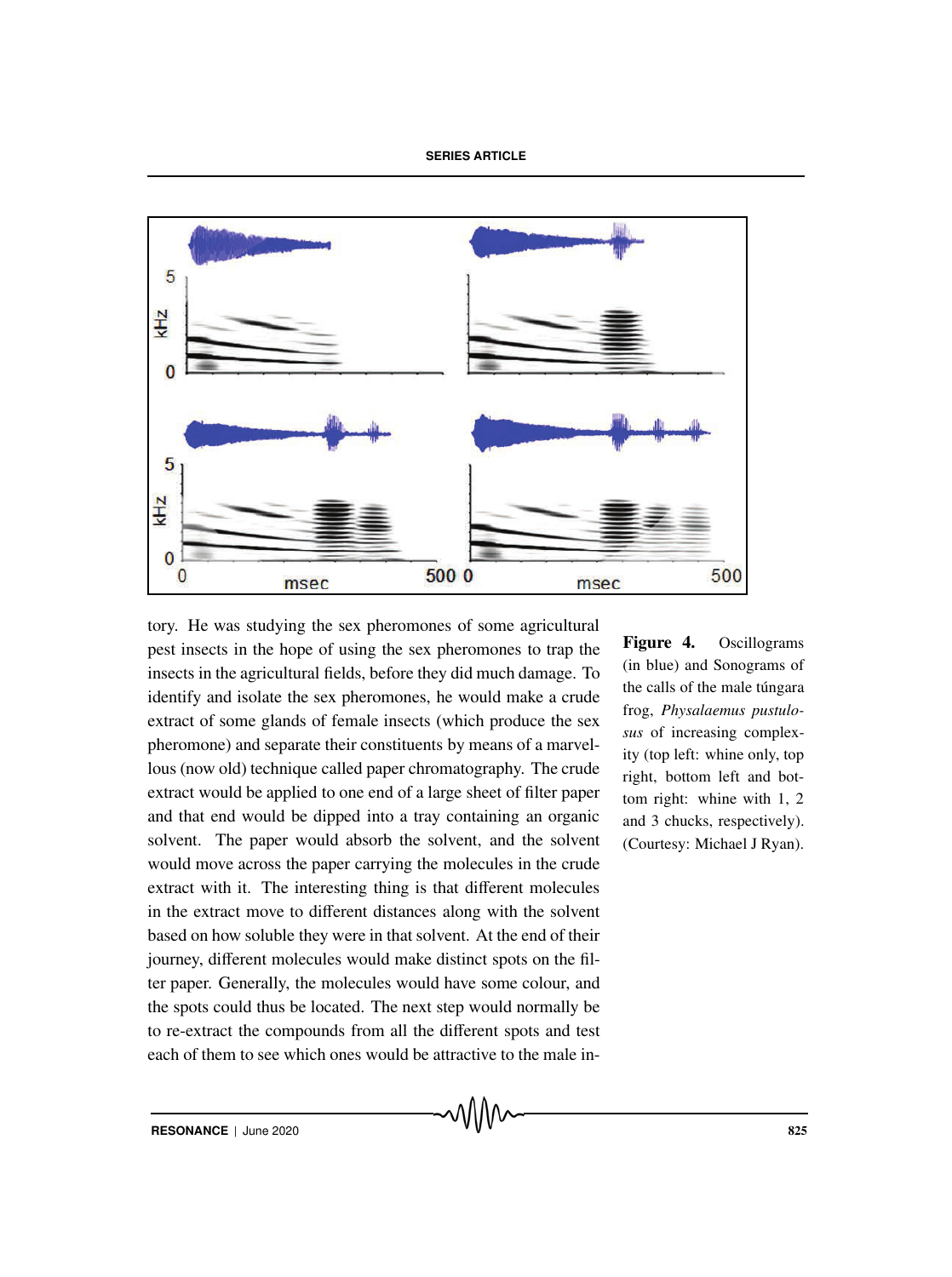sects. This would be the usual bioassay. But what impressed me was how Professor Saxena used a clever short-cut to save himself a lot of time and money. He would simply release the male insects onto the filter paper, and they would promptly go and sit on the spot that they found most attractive—pheromone located. Talk of low-cost research.

Now, just as Professor Saxena got his male insects to tell him which of the many compounds that the female insects produced, they liked best, Professor Ryan had to get his female frogs to tell him which of the two kinds of calls his male frogs produced (simple or complex), that they liked best. And he did, with equal success. Stanley Rand and Michael Ryan recorded the calls of male frogs, both simple and complex, using a tape recorder. Soon, they also learned to artificially synthesise the calls so that they could playback either the naturally recorded calls or the synthesised calls, with the whine only or with the whine and the desired number of chucks, at will.

Next, they placed a female túngara frog in a small cage in the middle of an octagonal arena. Now they played back the male túngara frog calls, either natural or synthesized, from two speakers placed on either side of the female at 75 cm. One speaker After testing 15 females played the simple call while the other played the complex call, alternately. At this point, they removed the cage enclosing the female so that she was free to hop towards whichever speaker (call) she liked, and they recorded her choice she thus revealed. After testing 15 females the result was clear—in 14 out of 15 cases the females clearly preferred the complex call (*Figure* 5). A simple bioassay yielded a clear result. Technically, the movement of the frog towards the sound she preferred is called 'phonotaxis'. As you can imagine, such movement of animals in response to external stimuli, phonotaxis (sound), phototaxis (light) or chemotaxis (chemical) can be conveniently used to perform bioassays with whole animals. Coming back to the frogs, it is clear that female frogs like complex calls, with not just whines but with added chucks [6].

the result was clear—in 14 out of 15 cases the females clearly preferred the complex call. Technically, the movement of the frog towards the sound she preferred is called 'phonotaxis'.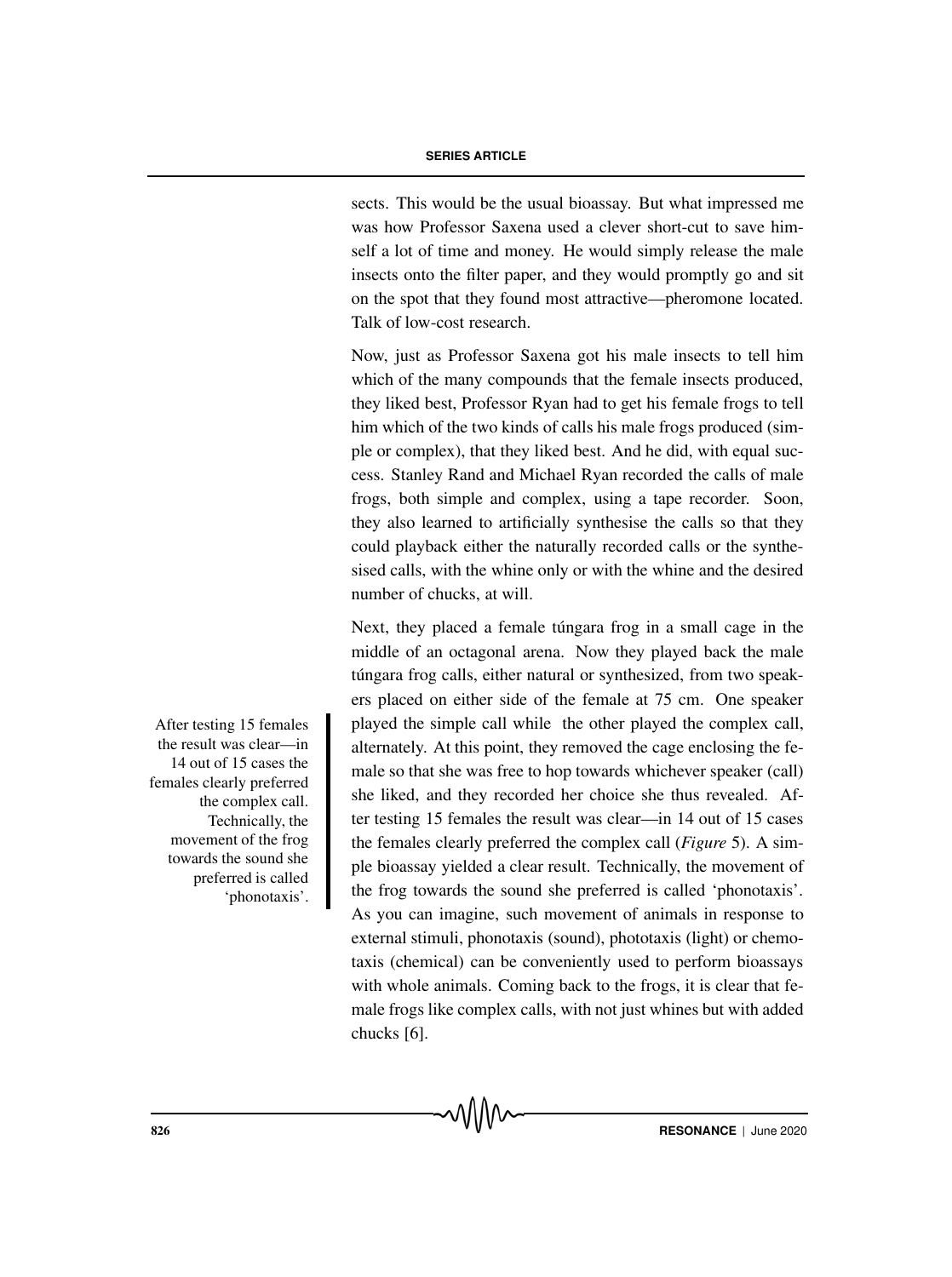**SERIES ARTICLE**



Figure 5. Female túngara frogs prefer males who give complex (whines followed by chucks) rather than simple (whines only) calls. Figure drawn by the author, based on data in A. S. Rand, and M. J. Ryan. The adaptive significance of a complex vocal repertoire in a Neotropical frog, *Z. Tierpsychol*., 57:209-14, 1981. [6]

What Kind of Calls Do the Males Like to Produce?

Stanley Rand who had worked with túngara frogs on BCI and other places had observed that solo frogs generally preferred to produce the simplest call (whine only) but tended to increase the complexity of their calls by adding one or more chucks when in the company of other calling conspecific males. Stanley Rand and Michael Ryan now set out to use their bioassay to carefully test the hypothesis that males increase the complexity of their calls as the size of the chorus of calling frogs increases. This time their bioassay needed no phonotaxis and simply involved counting the number of chucks that the male frogs added to their whines in response to the calls of other frogs. The calls of test male frogs were recorded without any playback or after playing back the calls of other males, varying the complexity of the playback calls and their loudness (by placing the speakers at different distances from the test frog). In each case, they counted the number of chucks in the calls of the test frog. I have graphed a sample of their results in *Figure* 6 which clearly support the hypothesis that male frogs prefer to give simple calls when no one else is calling but make their calls more complex if they hear the calls of other males [6].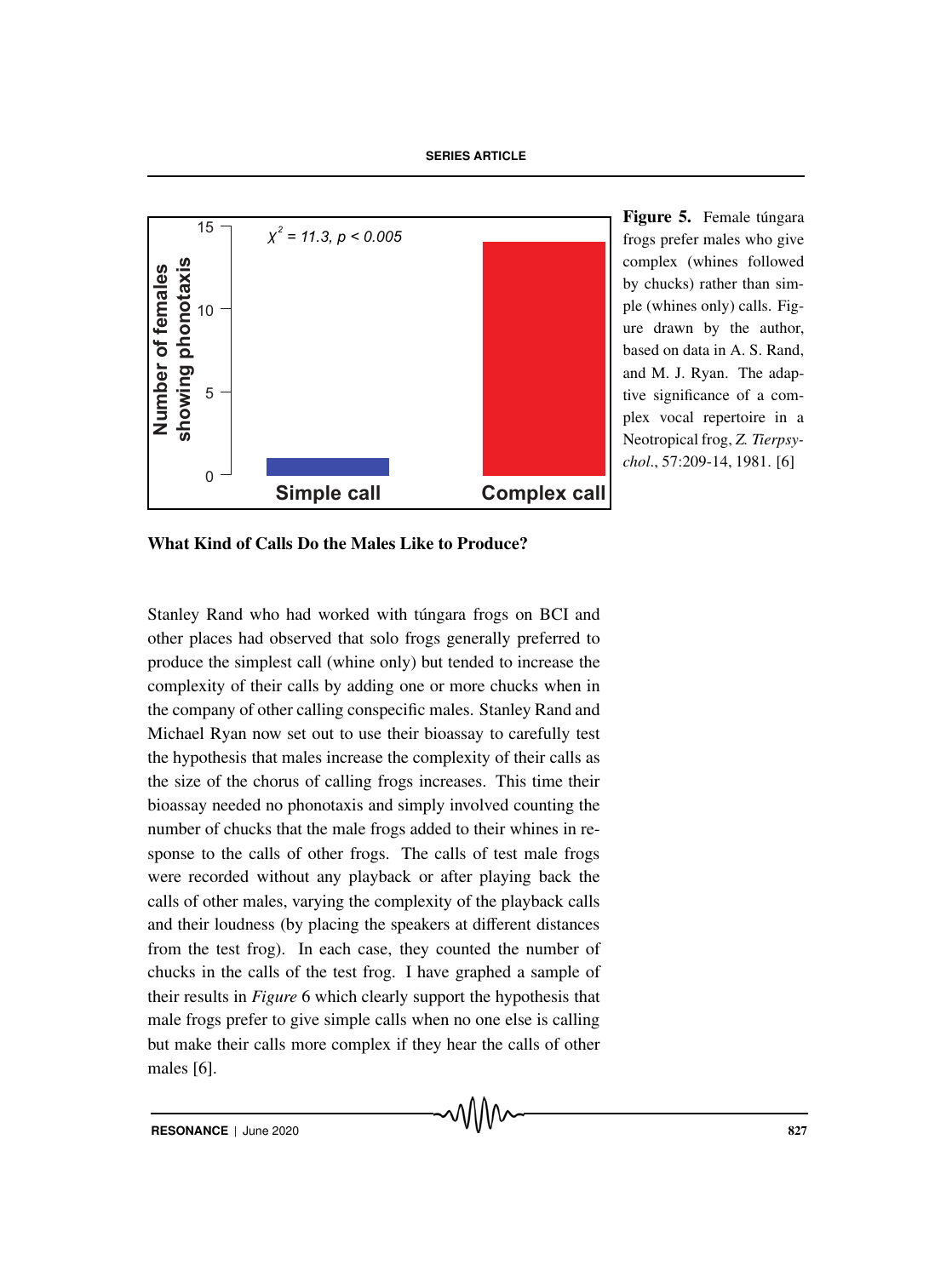Figure 6. Males túngara frogs give simple calls (mostly whines without chucks and very few calls containing both whines and chucks) when they do not hear other males calling (no stimulus) but switch to more complex calls (adding one or two chucks to their whines) when they hear other males calling (with stimulus). Figure drawn by the author, based on data in A. S. Rand, and M. J. Ryan. The adaptive significance of a complex vocal repertoire in a Neotropical frog, *Z. Tierpsychol*., 57:209-14, 1981 [6].

If female frogs prefer males who give complex calls why don't male frogs always do so? Why are they so reluctant to add chucks to their whines and appear to do so only when faced with competition from other males?



Why Don't Males Do Their Best?

Although the results of these two experiments are very clear, they create a paradox. If female frogs prefer males who give complex calls why don't male frogs always do so? Why are they so reluctant to add chucks to their whines and appear to do so only when faced with competition from other males? In attempting to answer such why questions, we must always remember that animal behaviour evolves in nature and not in the laboratory. We must also remember that natural selection is expected to maximise lifetime reproductive success and not short-term gains. Michael Ryan and his colleagues, therefore, wondered if there is a cost to giving complex calls that would actually serve to reduce the lifetime fitness of the male frogs even though such calls are attractive to the female frogs. They did not consider it likely that the energetic cost of the complex call was the problem. Calls are energetically expensive, but the frogs seem to spend most of the energy in producing a whine and adding one or two additional chucks seems to cost very little extra energy, as we can also see from the upper part of *Figure* 4.

So, the culprit must lie outside the frog rather than inside. That immediately suggests that there must be something in the envi-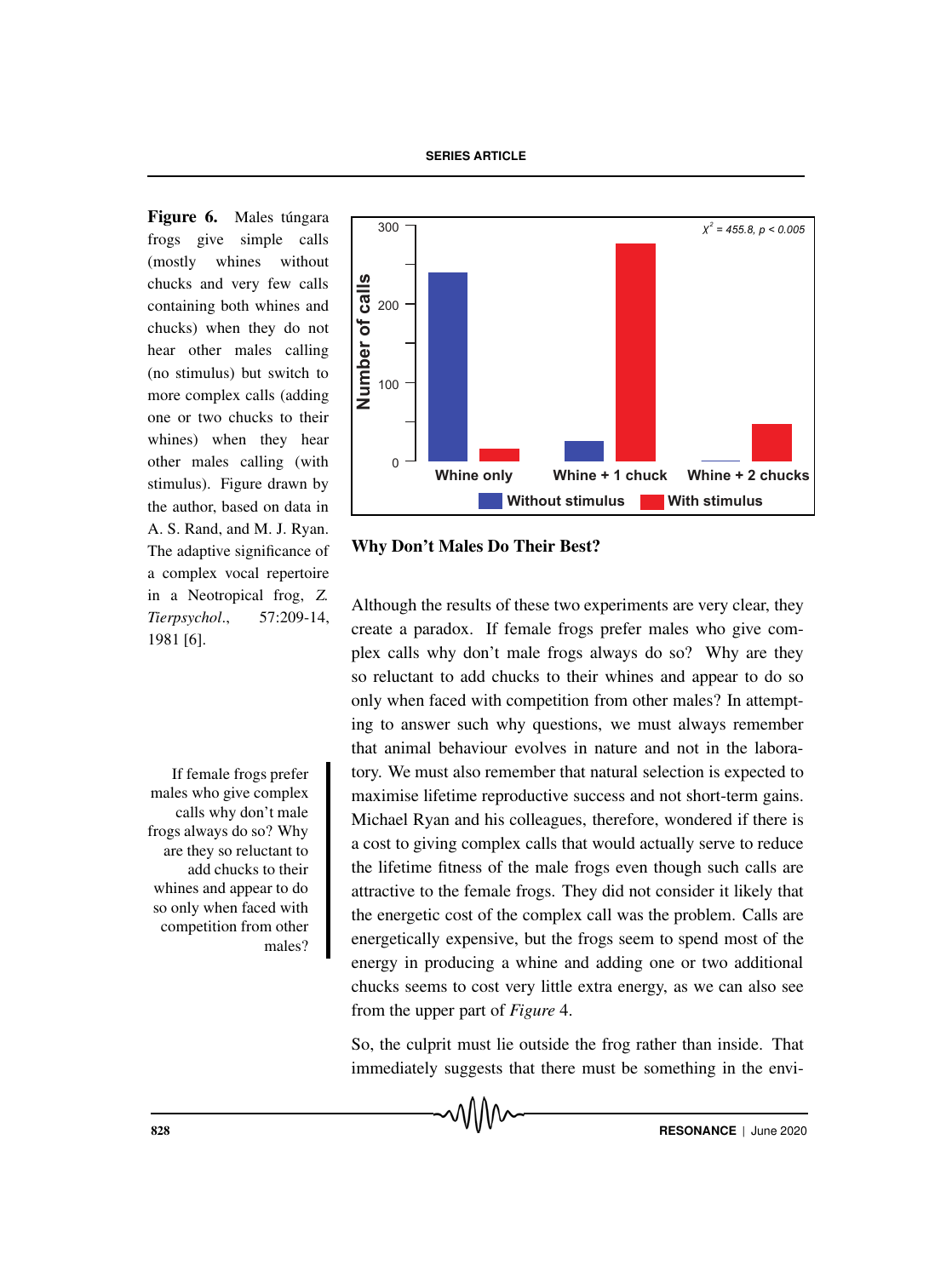ronment of the frogs that renders complex calls costly. If we now think of the male frogs' calls as signals directed towards the female frogs, we can point a finger at potential eavesdroppers. But why should someone eavesdrop on the male frog calls, and only on the complex calls, and why should that reduce the fitness of the calling frogs? Michael Ryan writes "There is another cost of chucks, one that remained hidden to me for more than a year but that had been influencing the evolution of sexual beauty in túngara frogs for millennia: the cost of eavesdroppers."

But who is this elusive eavesdropper? Enter Merlin Tuttle (*Figure* 7), a world-famous bat researcher and even more famous bat conservationist. Every bat researcher and every conservation biologist, passionate about bats or some other animal, knows about Tuttle's *Bat Conservation International*. Given STRI's attractiveness to scientists, it is perhaps not surprising that Merlin Tuttle was visiting. But, surprisingly, he had photographed a local fringe-lipped bat *Trachops cirrhosus* with a túngara frog in its mouth (*Figure* 8). Surprising because up until this time, a frog was considered a most unlikely item in a bat's diet. Moreover, at that time it seemed most unlikely that the bat could hear the frogs and use their calls to locate them. This is because the wellknown echolocation of bats works in the ultrasonic region (50,000 to 100,000 Hz) while the frog calls (700 to 2200 Hz) are well within our hearing range. Merlin Tuttle was eager to know how the fringe-lipped bats on BCI were able to catch tungara frogs, and indeed, whether they were doing so routinely. Michael Ryan and Stanley Rand were equally eager to know if the threat of predation by the fringe-lipped bat was the reason why túngara frog males were so reluctant to add chucks to their calls.

Hot on the trail of the culprit, the three scientists joined forces and conducted new experiments involving the frogs as well as the bats. First they simply set up nocturnal observation stations and, to their surprise, they saw that the fringe-lipped bats were catching six túngara frogs per hour of the night. Were the bats catching the frogs by actually listening to them rather than by some other means? An obvious possibility was that the bats were using their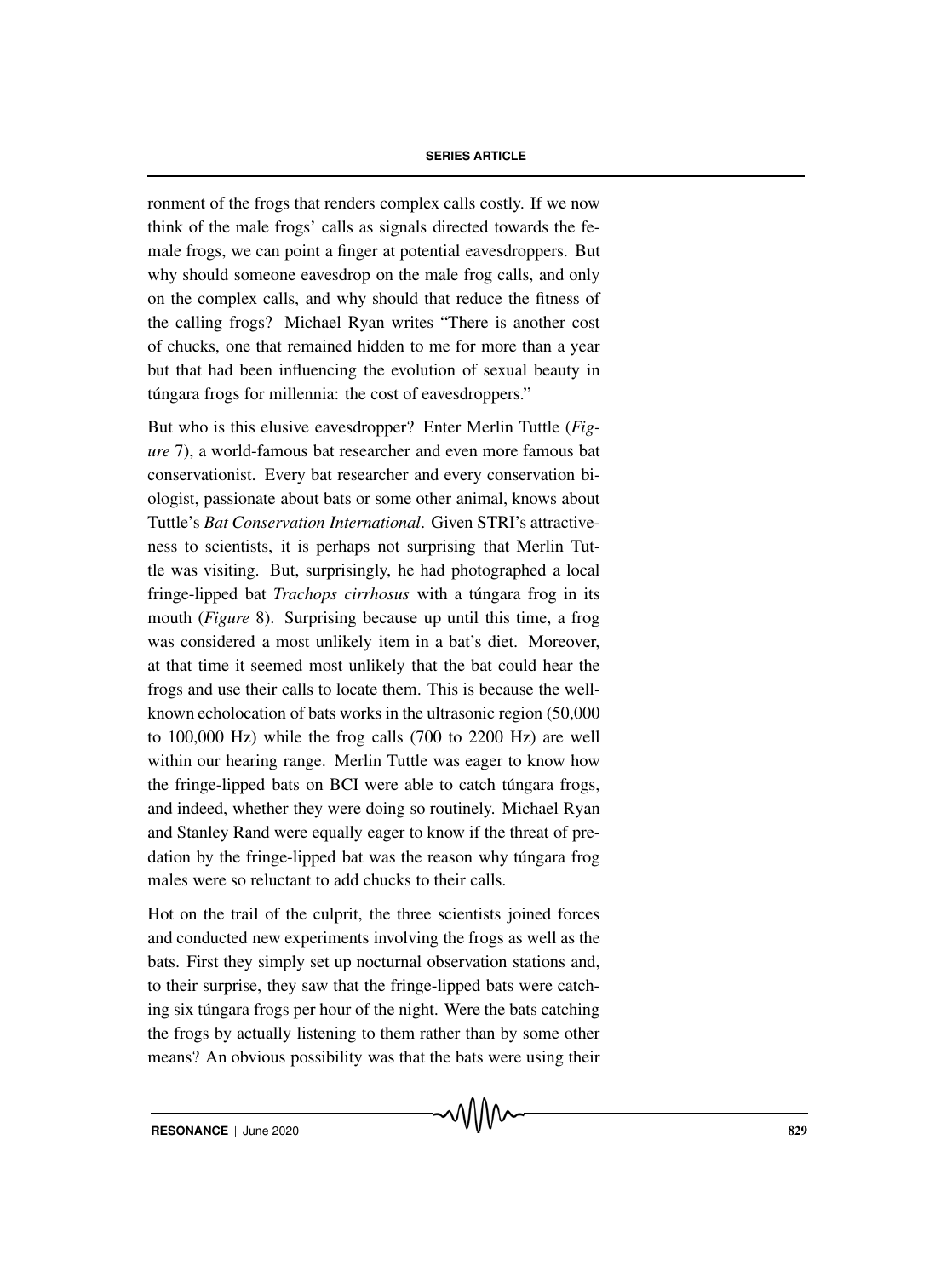Figure 7. Merlin D Tuttle (1941–). With over 60 years of in-depth knowledge and experience as a renowned bat expert, educator and wildlife photographer. Merlin Tuttle founded Bat Conservation International (BCI) and Merlin Tuttle Bat Conservation (MTBC), to teach the world how to understand and appreciate the vital contributions bats make to human beings and the world we live in (www.MerlinTuttle.org).

His unique vision of winning friends instead of battles has led to amazing success in addressing one of the world's greatest conservation challenges. He has turned countless bat haters into protectors by diplomatically showing them how helping bats help people. His classic research on population ecology and behaviour of bats has been published in leading journals, including a cover story in *Science*. And his conservation work has been featured in five National Geographic articles, as well as in *The New Yorker*, *The Wall Street Journal*, and numerous other leading publications worldwide.



well-known echolocation to bounce ultrasound off the frog's bodies, rather than listening to the frog calls. However, preliminary experiments playing back túngara frog calls from speakers indicated that the bats were indeed attracted to the speakers. But as Michael Ryan says, the acid test was to repeat the experiment that he and Stanley Rand had performed to discover that female túngara frogs preferred the complex rather than the simple calls of the male frogs. They did this in two different ways.

First, they caught some fringe-lipped bats and offered them two speakers, one playing the túngara frog simple calls and the other the complex calls, in their flight cages. It is thrilling to imagine the experiment in progress—the observer in one corner, the bat in the opposite corner and the two speakers in the two other corners. The bats significantly preferred to fly toward or land near the speaker emitting the complex calls (*Figure* 9, upper panel). In a second set of experiments, speakers playing the simple or complex calls were installed simultaneously in the field, at five different sites. Once again, the bats flew past the speakers playing the complex call significantly more often than they did for the speakers playing the simple calls (*Figure* 9, lower panel) (see the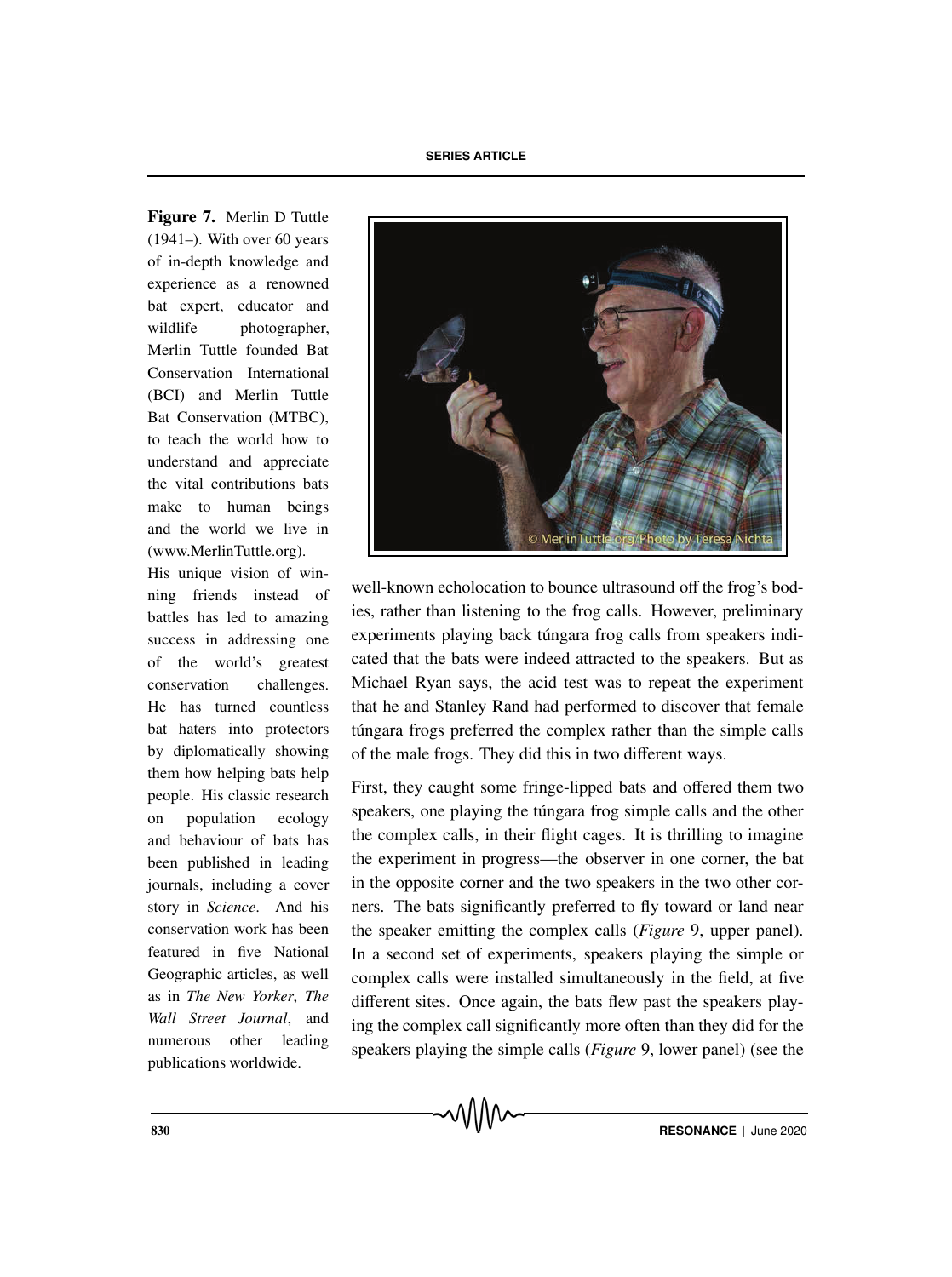**SERIES ARTICLE**



figure legends and suggested reading [7] for more details). You will have to agree that Michael Ryan was justified in proclaiming "paradox resolved!", or more poetically that "The males are The males are at the at the tipping point between sex and survival: more chucks tilt the balance one way; fewer chucks, the other." So, yes, male frogs sing for sex, but they cannot do their best. To be more precise, they cannot always sing their best as far as the females are concerned, but they achieve the best possible compromise as far as their lifetime reproductive success is concerned. Recall that males do produce complex calls when they face competition from other calling males. [6, 7].

# What is Beauty?

During the next four decades, Michael Ryan enlisted the collaboration of scores of students, postdocs, technicians, and colleagues to cross the t's and dot the i's as it were, and gave us the most complete understanding yet, of how the (female túngara frog's) brain perceives beauty (in the male tungara frog's call). We now know why the female túngara frog likes calls with chucks and why the fringe-lipped bat also prefers calls with chucks, and also how frog-eating bats have special adaptations in their inner ears Figure 8. A fringelipped bat *Trachops cirrhosus* that has just captured its favourite prey, the túngara frog Physalaemus pustulotus. (Photo: Merlin Tuttle).

> tipping point between sex and survival: more chucks tilt the balance one way; fewer chucks, the other." So, yes, male frogs sing for sex, but they cannot do their best. To be more precise, they cannot always sing their best as far as the females are concerned, but they achieve the best possible compromise as far as their lifetime reproductive success is concerned. Recall that males do produce complex calls when they face competition from other calling males.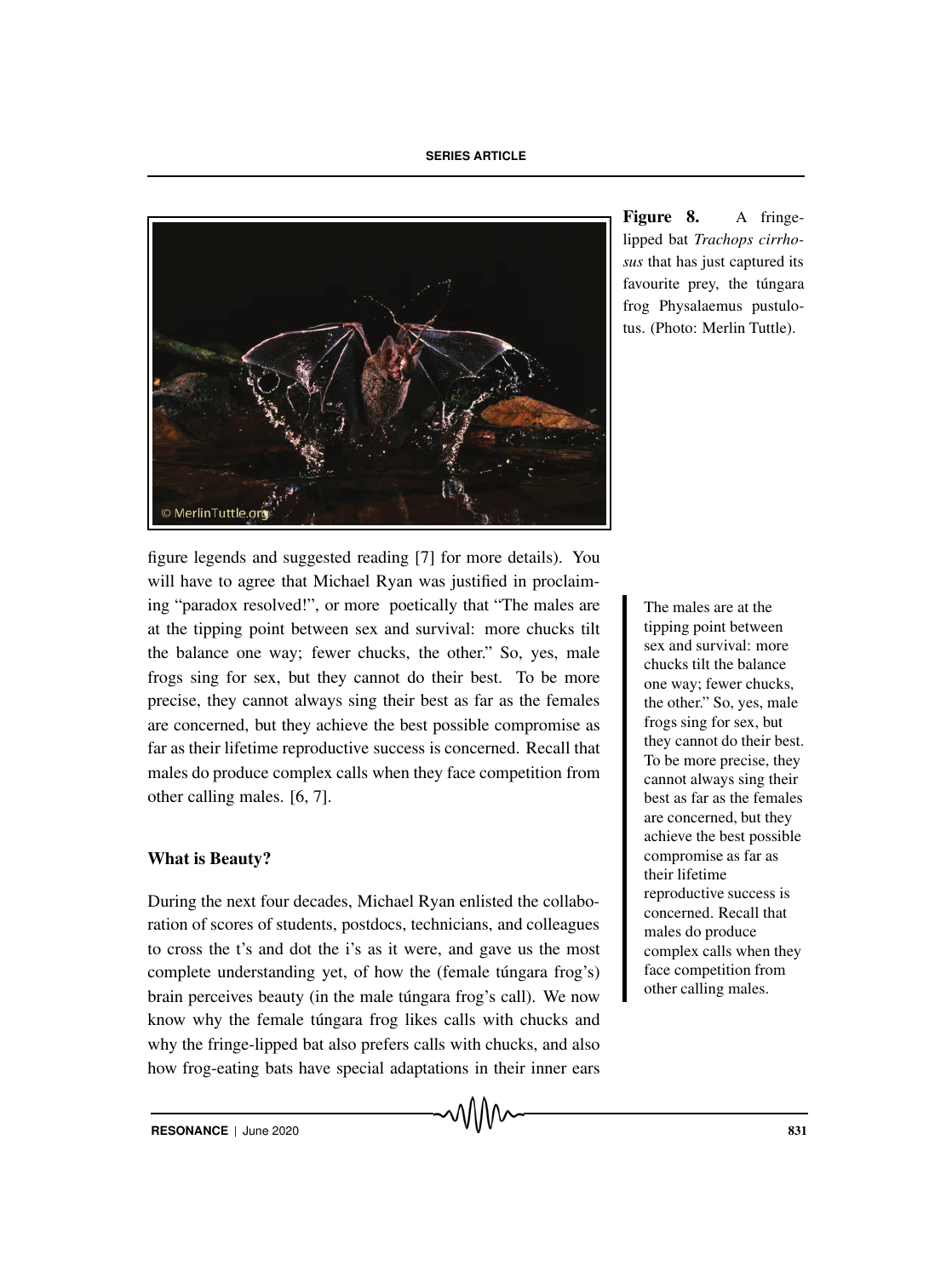Figure 9. The predatory bat *Trachops cirrhosu*s is more attracted to frogs giving complex calls (whines followed by chucks) rather than simple calls (whines only). Three out of five bats tested (upper panel) and at four out of five sites tested (lower panel) bats made significantly more passes (responses) at speakers playing complex calls as compared to passes made at speakers playing simple calls. Because sample sizes of the number of trials for different bats were not equal and because the numbers of bats making passes in the field experiments were not known, the null hypothesis of no preference was tested and was rejected in both cases (upper panel:  $\chi^2$  = 40.1, *P* < 0.005; lower panel;  $\chi^2$  = 51.2, *P* < 0.005). *Figure* drawn by the author, based on data in M. J. Ryan, M. D. Tuttle, and A. S. Rand. Bat predation and sexual advertisement in a Neotropical frog, *Amer. Natur*., 119: pp.136– 39, 1982 [7].



to permit them to hear frog calls even while remaining sensitive to ultrasonics they use for echolocation. All this required that he studied the anatomy of frog and bat brains, their larynges and ears, electrical activity and gene expression in their brains in re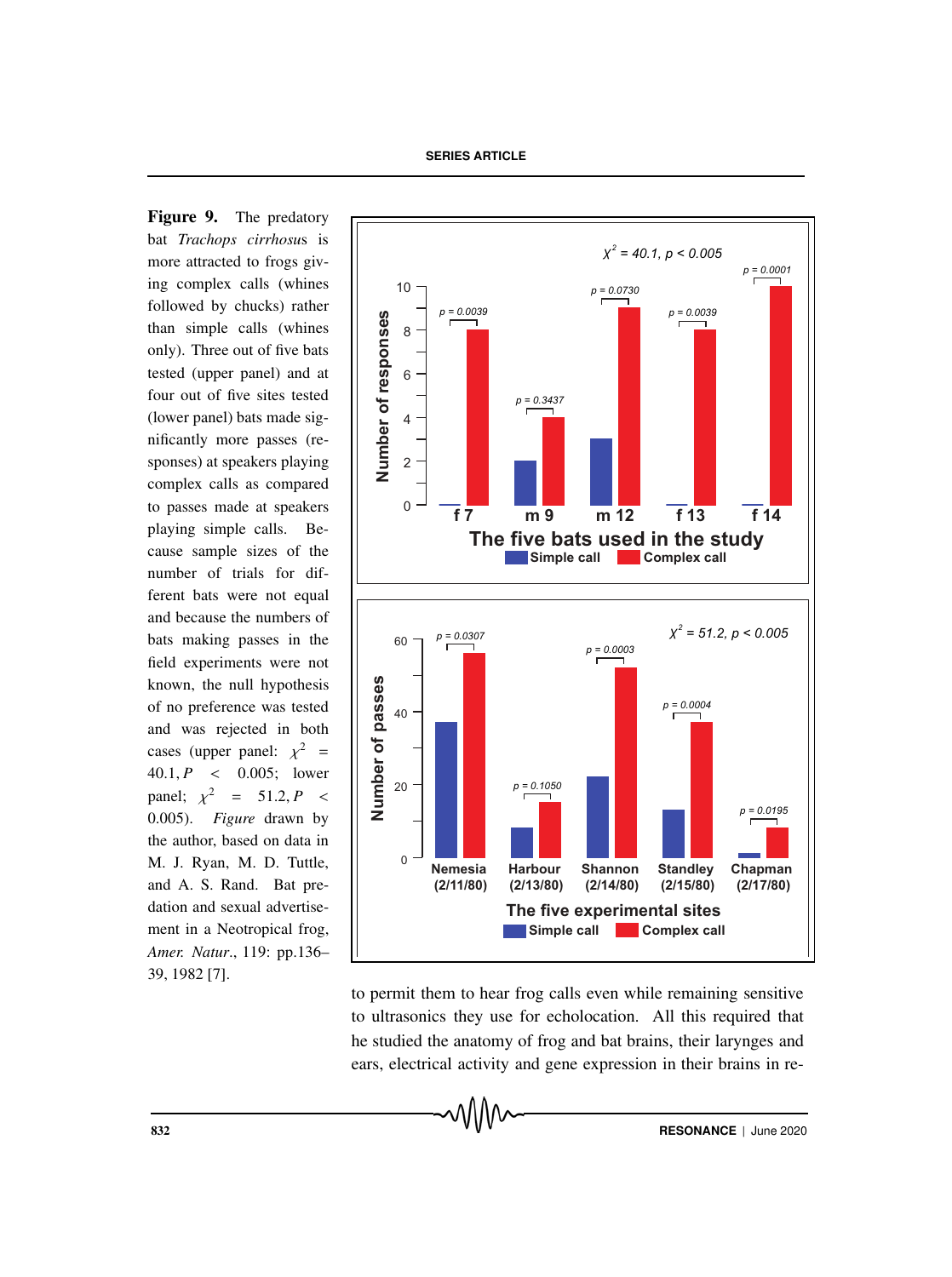sponse to various stimuli. The big picture concerning why natural selection has favoured this particular sexual aesthetic in the frogs, and this particular culinary aesthetic in the bats make a fascinating story [3].

Biologists are well aware that animals may use not just vision, but many other sensory modalities including smell, sound, touch and substrate vibration to perceive their world. We, therefore, rewrite the poet's claim that 'beauty is in the eyes of the beholder' and proclaim, in the words of Michael Ryan, that 'beauty is in the brain of the beholder'. But, as scientists, we do not stop further inquiry, assuming that 'love is blind'. We are interested in and confident about understanding how and why certain sensory inputs but not others make the brain of the receiver perceive beauty. As Professor Michael Ryan's life-time research, summarized so beautifully in *A Taste for the Beautiful: The Evolution of Attraction* [3] shows, such inquiry and understanding do not take the beauty out of beauty—they take the mystery out of beauty and thus make it more beautiful. Indeed, that is how the scientist's brain perceives beauty.

# Reflections

As the readers of this series would be familiar by now, it is time to reflect on these experiments, to glean more general lessons for the inclusive, democratic pursuit of science. The experiments I have described in this article abundantly illustrate all the qualities of simplicity, curiosity, and unsophisticated, low-cost research that are the hallmarks of the experiments running throughout this series. Nevertheless, there are at least three rather unique points to which I would like to draw the attention of my readers.

The first point to reflect upon is that the experiments described in this article were indeed very simple and required rather little by way of sophistication. Notwithstanding the need to record, analyse and playback frog calls, I can easily see high school kids, undergraduate students, and amateur lay persons performing these experiments with no difficulty. This is largely true of most of the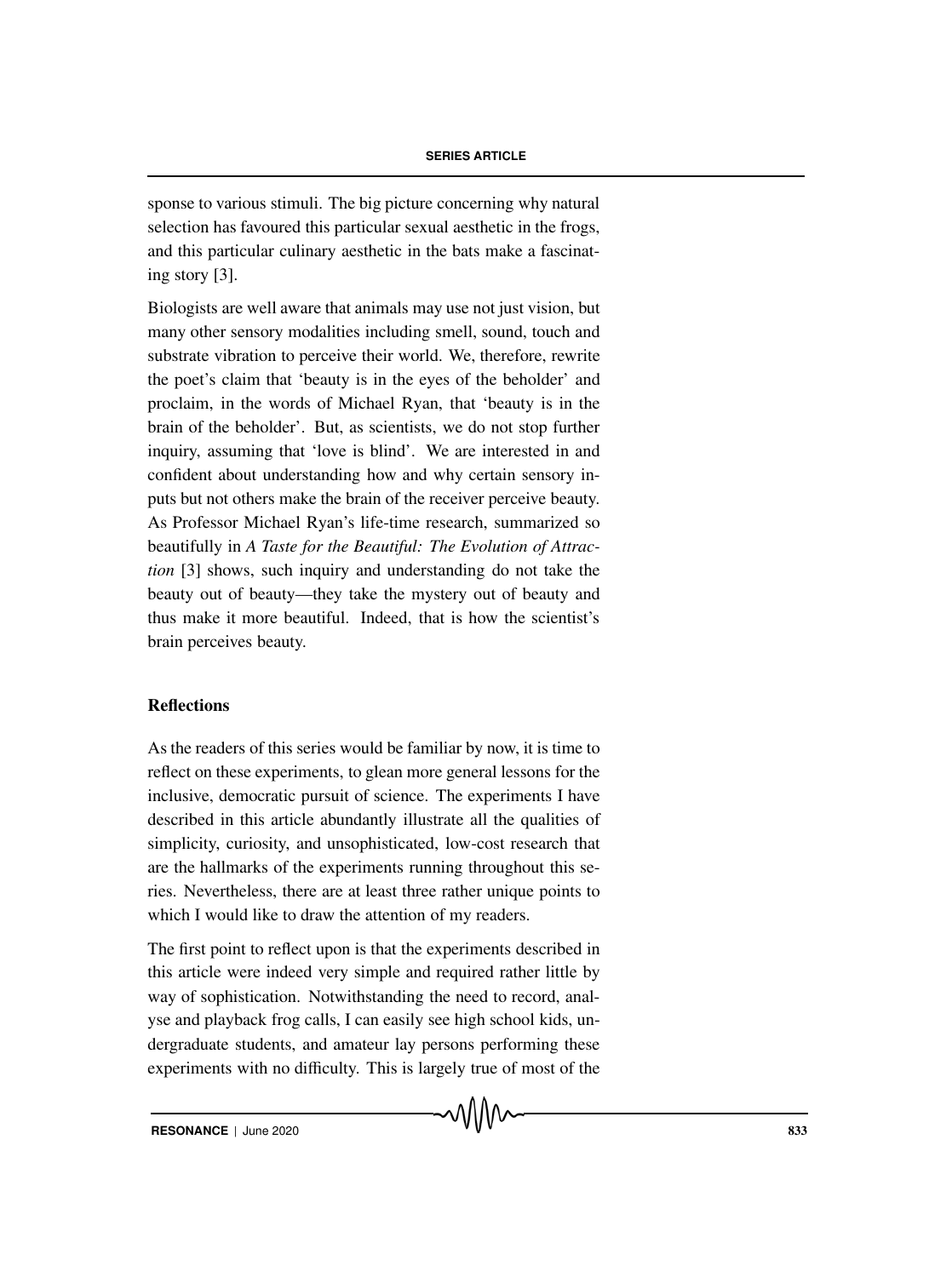experiments included the study of frog and bat anatomy, recording electrical activity from the frog brains, measuring gene expression in brain cells, constructing neural network models and designing robots to mimic the frogs.

this is that research enterprises should start simple and unsophisticated, and if the researcher is asking the right questions and doing clever-enough experiments, much more is likely to follow.

experiments described in all the articles in this series. What is perhaps unique however is that these simple experiments laid the foundation of knowledge that permitted the very same Michael Ryan to go on to perform many more complicated, sophisticated and expensive experiments to complete the story, and provide a fairly complete understanding of how female choice works, what the females find beautiful and why all males cannot always be These sophisticated as 'beautiful' as the female would like. These sophisticated experiments included the study of frog and bat anatomy, recording electrical activity from the frog brains, measuring gene expression in brain cells, constructing neural network models and designing robots to mimic the frogs. But, these more sophisticated experiments would not have been thinkable, nor would they have been meaningful without the foundational knowledge that (1) males can make simple and complex calls, (2) females prefer complex calls, (3) males are reluctant to make complex calls and (4) a local predatory bat also prefers males that make complex calls. By first performing simple, unsophisticated and low-cost experiments, Michael Ryan was able to produce the foundational The lesson I draw from knowledge that was so essential for all his subsequent work.

> The lesson I draw from this is that research enterprises should start simple and unsophisticated, and if the researcher is asking the right questions and doing clever-enough experiments, much more is likely to follow. In many cases, as was true in the case of Michael Ryan, the same researcher who started small would have made a name for herself good enough to attract the funding and facilities needed for the next steps. I worry that there is a greater danger of not starting research due to lack of money or, of having too much money in the beginning and willy-nilly neglecting natural history and basic biology, and thus building a grand castle on loose sand. But if a particular researcher is indeed unlucky for some reason, someone else can take the next steps, and the credit for producing the foundational knowledge still stays with the original researcher who will forever be recognized for this.

> The second point worth reflecting upon is Michael Ryan's decision to work on the tungara frog  $[2-4]$ . Studying bullfrogs in the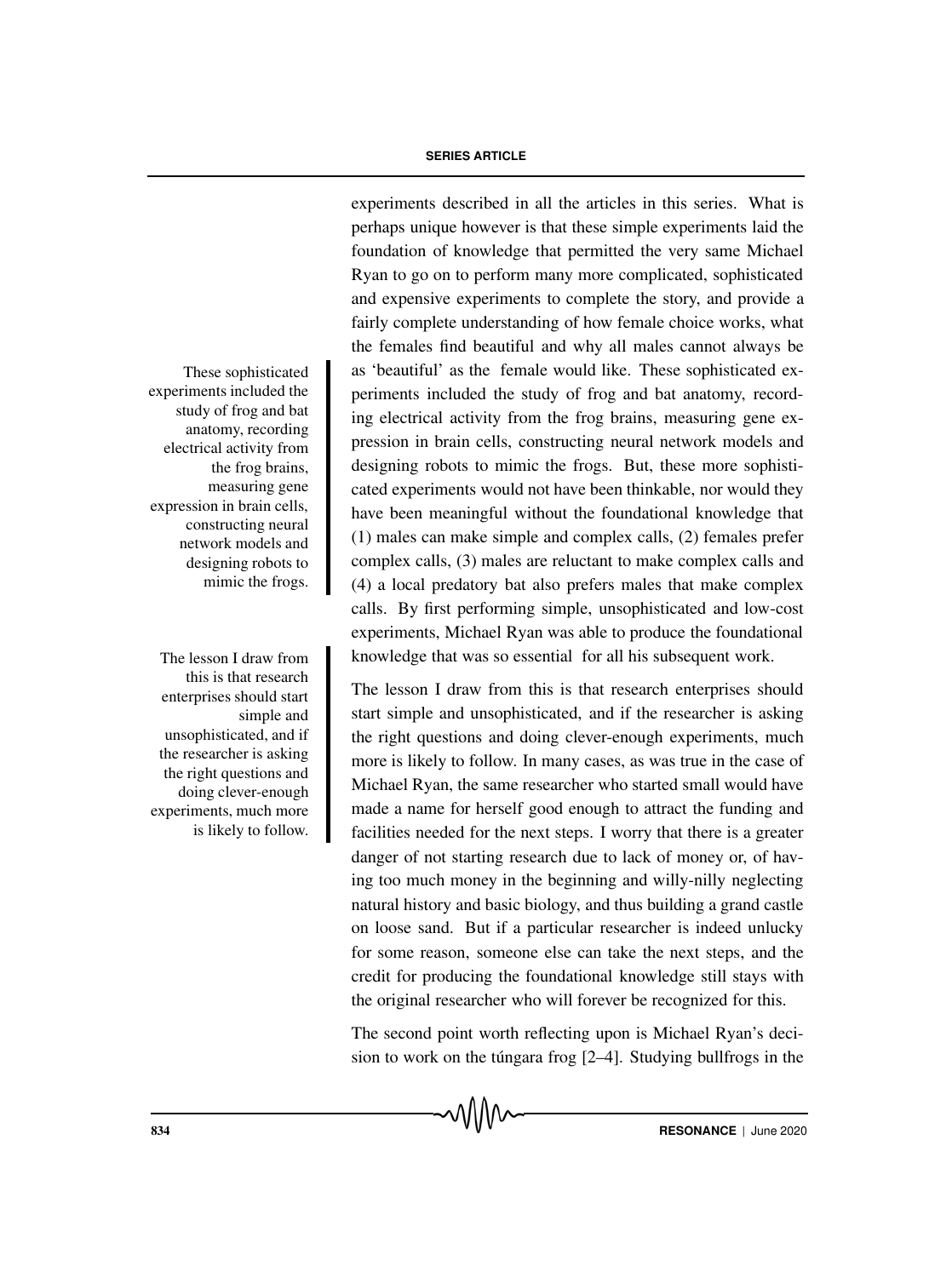

Figure 10. The red-eyed treefrog *Agalychnis callidryas*. Yes, frogs can be beautiful, and yet they may be unsuitable to answer certain kinds of scientific questions—a pity! Source: https://commons.wikimedia.

org/wiki/File:Red eyed tree frog edit2.jpg

1970s, the young Michael Ryan "became interested in the mechanisms by which females selected mates and the factors that influenced the evolution of this behaviour." In the hope of studying these phenomena, he began looking for a suitable frog species that had a long breeding season to enable long-term observations and the gathering of large amounts of data, and in which there was not the confounding effect of males defending territories. As it happens far to the confounding effect of males defending territories. As it happens far too pens far too often in biology, even to this day, inadequate natural history knowledge makes it difficult to identify species suitable for answering specific questions. Based on other people's inadequate natural history observations, Michael Ryan had to initially content himself in choosing the red-eyed treefrog *Aglychnis callidryas* as his model organism (*Figure* 10).

Arriving in person on Barro Colorado Island and pursuing his own natural history studies, he soon discovered the disadvantages for his purpose, of this "incredibly beautiful species"—males called infrequently and usually high up in the canopy, coming down only after having secured a mate for which visual cues were likely to have been more important. In a telling comment, Michael Ryan writes, "As I would gaze into the night time canopy, trying to discern the form of one of the treefrogs, there was always a great commotion at my feet. It was the cacophony of a túngara

often in biology, even to this day, inadequate natural history knowledge makes it difficult to identify species suitable for answering specific questions.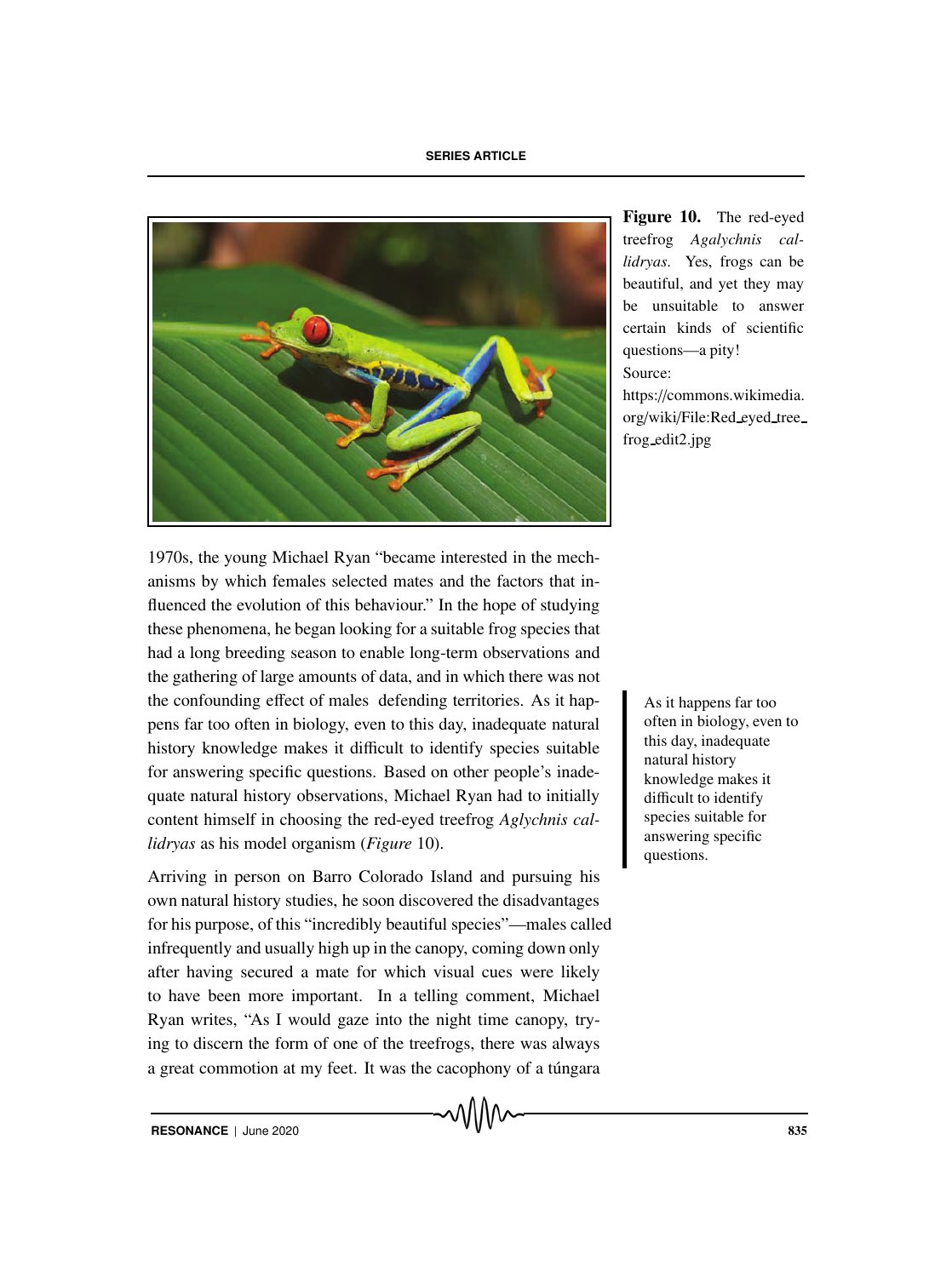frog chorus." The obvious thing to do was to ditch the beautiful treefrog and embrace the ugly little 'toad', and so he did. To quote him again, "To study animal behaviour in the field, one needs much fortitude. ... Extreme fortitude and patience may produce great benefits later on. However, a time may come when the researcher must decide that for conducting a particular study, a certain species is not appropriate, after all. Science tends to popularise the Jane Goodall studies, but probably more numerous cases exist in which dedicated and intense research paid few or no dividends because of an initial error in choosing a species to study."

As researchers, we do <br>As researchers, we do not always pay adequate attention to deliberately and consciously choose our research questions, our study species and our research methods. If we honestly introspect on the choices we have made in the past, we will find that chance, arbitrariness, and external constraints have played a more important role than we would like to admit. Even worse, the desire and presumed safety in choosing all three—question, species and method—from among the most common and fashionable ones around, play a no small part. My prejudice is that the research question should come first, and then one should choose a model organism that is best suited to the question. Methods should come last, and should be slaves at the service of the question and the animal, rather than the masters that dictate what we do. It is true that the research question and the model animal are hard to prioritise. I think this is primarily because, though of greater importance, the question is abstract, but the study animal is alive and often rather cute. It is hard not to fall in love with your study animal [8]. My solution to this problem is that we should avoid love at first sight! Leonardo da Vinci said, "Love of anything is the offspring of knowledge; the more certain the knowledge, the more fervent the love". We should, therefore, look around, indulge in a bit of trial and error, and gradually fall in love with the species as it begins to prove more and more suitable for the questions we want to answer. Instead of love at first sight, we should let love for our study animal grow with time and success, and it certainly

not always pay adequate attention to deliberately and consciously choose our research questions, our study species and our research methods. If we honestly introspect on the choices we have made in the past, we will find that chance, arbitrariness, and external constraints have played a more important role than we would like to admit. Even worse, the desire and presumed safety in choosing all three—question, species and method—from among the most common and fashionable ones around, play a no small part.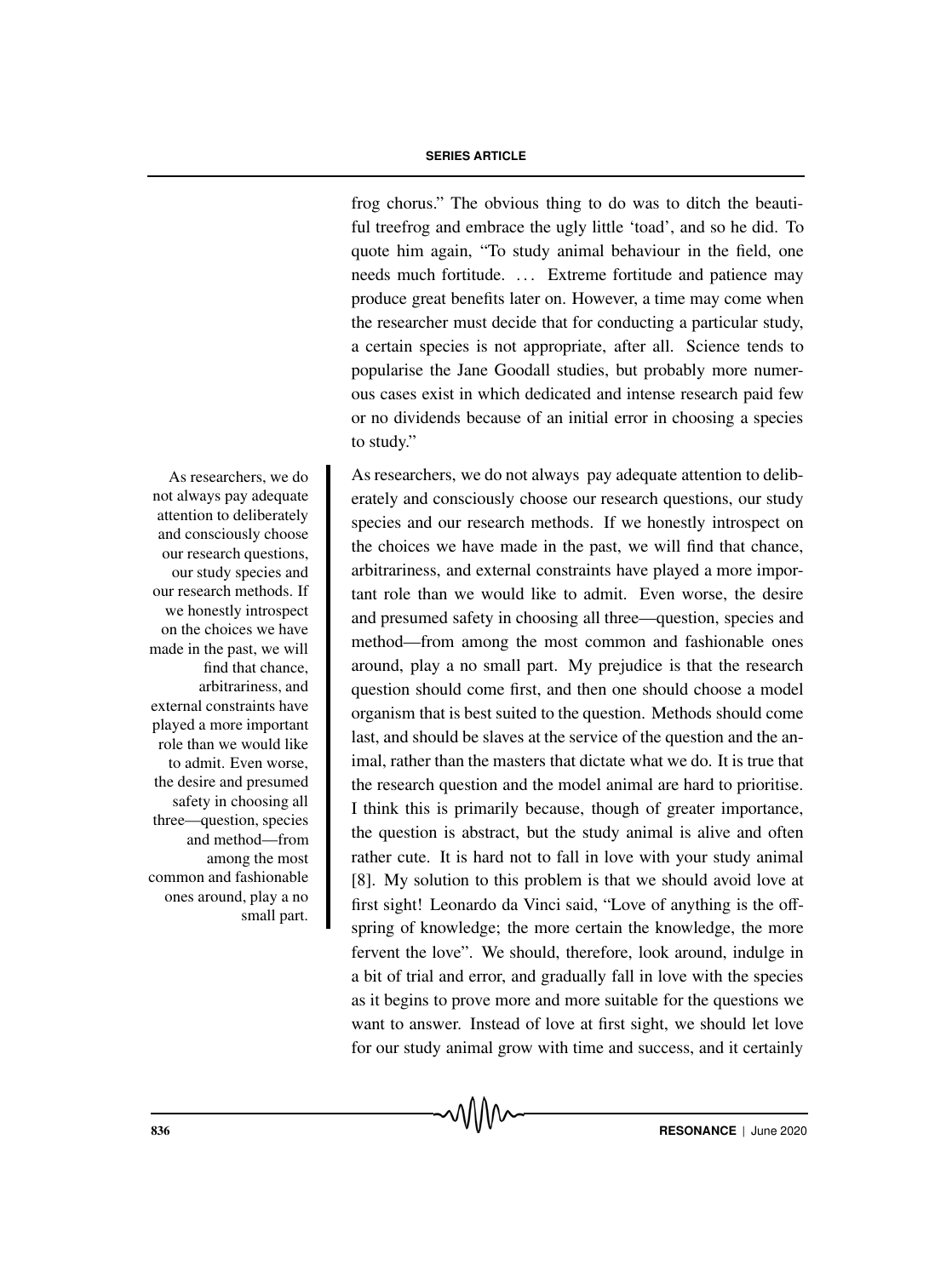will, if we have made the right choice for the questions that we are passionate about. Ideally, such trial and error and gradual falling in love should apply to our questions, species as well as methods.

Reviewing a PhD thesis recently, I wrote that: "First, I must commend the choice of the study animal. Ethologists and behavioural ecologists often tend to choose unusual, endangered or otherwise glamorous animals for their study, even at the cost of many constraints in the availability of samples for study as well as the feasibility of observation and experimentation. Free-ranging dogs, especially in India, are abundantly available, easy to observe and experiment and also of great practical importance to society. Dogs are thus ideally suited both from the point of view of basic research in ethology and behavioural ecology as well as producing knowledge relevant to society, especially in the context of human-animal conflict". On a personal note, I myself began my research career with bacteria, switched to bacteriophages and then to geckos before falling permanently in love with the evolution of social behaviour and with the Indian paper wasp *Ropalidia marginata*.

The final point I want to reflect on concerns scientific etiquette, cooperation and generosity. When Michael Ryan was thinking of abandoning the red-eyed treefrog in the canopy and succumbing to the túngara frog chorus at his feet, Stanley Rand, who was studying the túngara frog on Barro Colorado Island, not only encouraged Michael Ryan to use it for his studies on sexual selection but gave him the unpublished manuscript that he had written in the late 1960s and early 1970s and in which he had described their simple and complex calls, "a manuscript ... filled with incredibly interesting and detailed natural history as well as experimental studies of female phonotaxis" [5]. On the other hand, we have all seen far too often that scientists are resentful of colleagues encroaching on their 'territories' of species, study sites and equipment. It is now history that Michael Ryan and Stanley Rand became lifelong friends and collaborators (until Stan's death in 2005), prompting Michael Ryan to write that "Stan was always very generous with his time, his ideas, his equipment, and